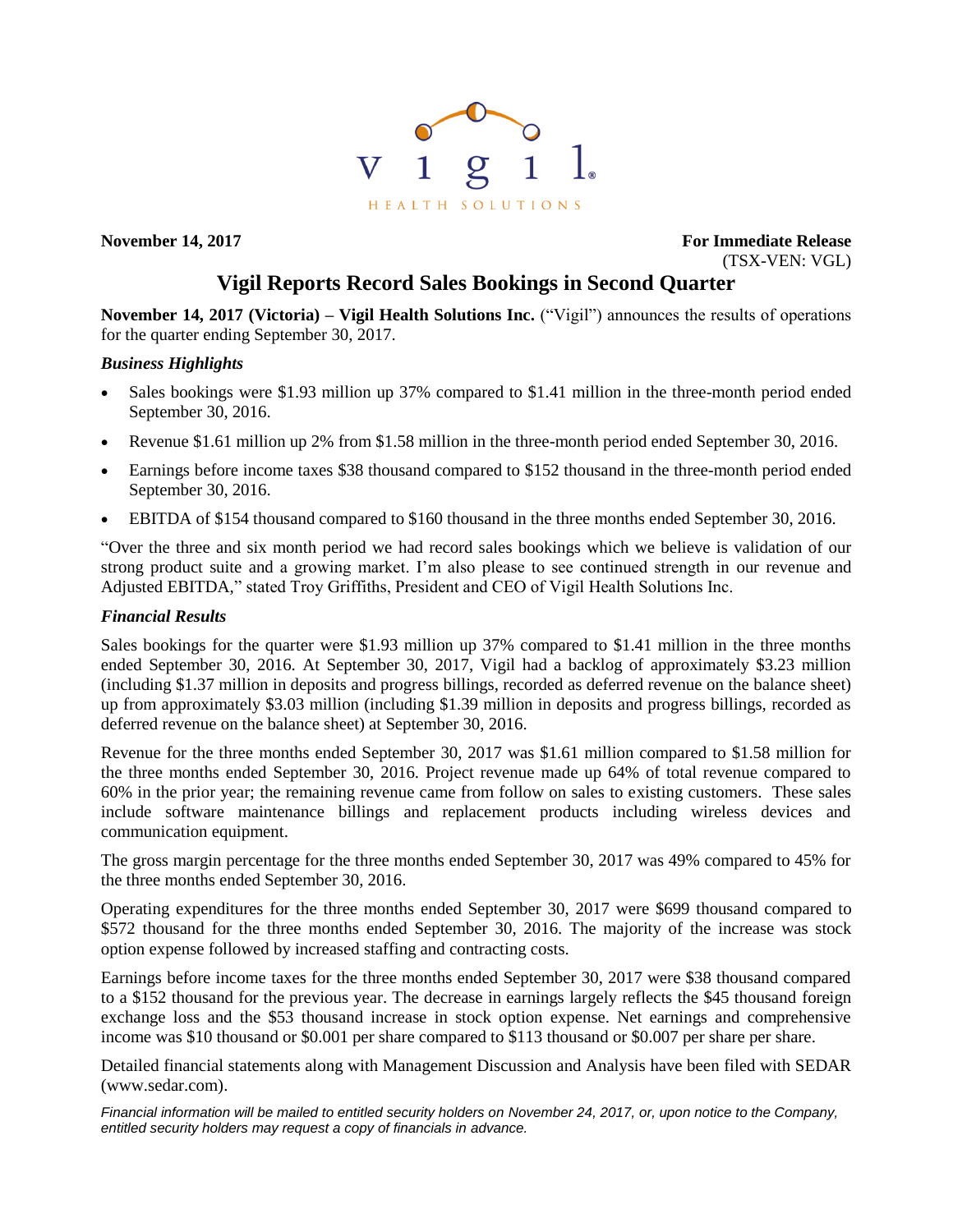## *Summary Financial Information*

|                                                           | Three months ended |           | Six months ended |                                                         |            |  |
|-----------------------------------------------------------|--------------------|-----------|------------------|---------------------------------------------------------|------------|--|
|                                                           |                    |           |                  | September 30, September 30, September 30, September 30, |            |  |
|                                                           |                    | 2017      | 2016             | 2017                                                    | 2016       |  |
| Revenue                                                   | \$                 | 1,612,309 | 1,576,789        | 3,104,969                                               | 3,234,084  |  |
| Cost of sales                                             |                    | 830,148   | 859,907          | 1,505,079                                               | 1,648,618  |  |
|                                                           |                    | 782,161   | 716,882          | 1,599,890                                               | 1,585,466  |  |
| Expenses                                                  |                    | 698,862   | 571,601          | 1,402,095                                               | 1,181,124  |  |
| Earnings before the following items                       |                    | 83,299    | 145,281          | 197,795                                                 | 404,342    |  |
| Other income (expense)                                    |                    | (45,252)  | 6,996            | (79, 074)                                               | 13,182     |  |
| Earnings before income taxes                              |                    | 38,047    | 152,277          | 118,721                                                 | 417,524    |  |
| Income taxes                                              |                    | (27, 974) | (39, 592)        | (60, 642)                                               | (108, 556) |  |
| Net earnings and comprehensive<br>earnings for the period | \$                 | 10,073    | 112,685          | 58,079                                                  | 308,968    |  |

### *Non-IFRS Measure*

For the three months ended September 30, 2017, we are disclosing Adjusted EBITDA, a non-IFRS financial measure, as a supplementary indicator of operating performance. We define Adjusted EBITDA as net income before, interest, income taxes, amortization, stock based compensation and currency gains or losses including derivative foreign exchange differences. We are presenting the non-IFRS financial measure in our filings because we use it internally to make strategic decisions, forecast future results and to evaluate our performance and because we believe that our current and potential investors and analysts use the measure to assess current and future operating results and to make investment decisions. It is a non-IFRS measure, may not be comparable to other companies and it is not intended as a substitute for IFRS measures.

## *Adjusted EBITDA reconciliation*

|                                    |               | Three months ended |                                                         | Six months ended |
|------------------------------------|---------------|--------------------|---------------------------------------------------------|------------------|
|                                    |               |                    | September 30, September 30, September 30, September 30, |                  |
|                                    | 2017          | 2016               | 2017                                                    | 2016             |
| Income for the period              | \$<br>10,073  | 112.685            | 58,079                                                  | 308.968          |
| Add / (deduct)                     |               |                    |                                                         |                  |
| Foreign exchange                   | 44.528        | (8,056)            | 82.873                                                  | (13, 227)        |
| Change in fair value of derivative | 2.541         | 1.915              | (494)                                                   | 1.250            |
| Interest                           | (1, 817)      | (855)              | (3,507)                                                 | (1, 371)         |
| Tax                                | 27.974        | 39,592             | 60.642                                                  | 108,556          |
| Stock based compensation           | 61.145        | 8.372              | 60,642                                                  | 16,846           |
| Amortization                       | 9.313         | 6.491              | 18,806                                                  | 13,258           |
|                                    | 143.684       | 47.459             | 241.673                                                 | 125.312          |
| <b>Adjusted EBITDA</b>             | \$<br>153,757 | 160,144            | 299,752                                                 | 434.280          |

### *About Vigil Health Solutions Inc.*

Vigil offers a technology platform combining software and hardware to provide comprehensive solutions to the expanding seniors' housing market. Vigil has established a growing presence in North America and an international reputation for being on the leading edge of systems design and integration. Vigil's objective is to offer solutions for the full continuum of care. Vigil's product range includes the innovative wireless Vitality Care System™ featuring discreet 'mini pendants', a nurse call system, mobile fall, incontinence monitoring, resident check in and the award-winning Vigil Memory Care System.